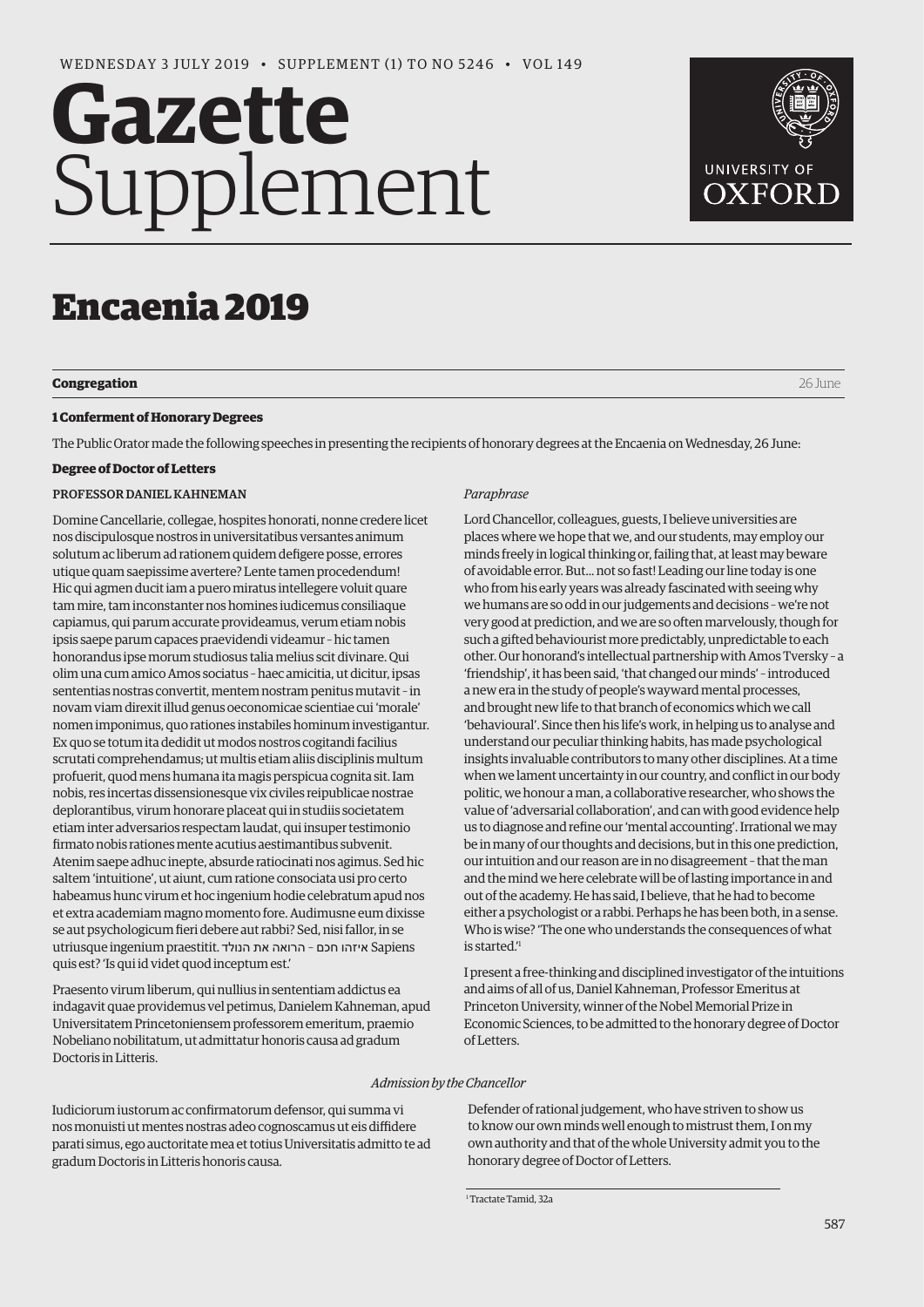## **Degree of Doctor of Science**

#### PROFESSOR JENNIFER DOUDNA

Ecce intra agmen nostrum manus felicium eorum qui potuerunt 'rerum cognoscere causas'. Non solum investigatores sed etiam nos oratores ex eloquenti principiorum animantium lingua laetitiam capimus, quod 'transcriptione' et 'translatione', ut dicimus, moleculae ad statum vitalem προτεíνουσαι educantur. Et ubicumque fundamenta bene iacta sunt, ibi prospere succeditur. Raro autem aliquando ibi vitia quaedam miris modis ab ipsa Natura emendata sunt. Manum ducit femina doctissima quae ipsius Naturae operam imitata novas et sane perutiles rationes excoluit litteras eas 'edendi', ut aiunt, quibus forma et condicio unius cuiusque animantium constituitur. Miramur ingenium talium indagatorum, qui molecularum figurae principia, ubi aut aliena invadunt aut ipsa partim delentur vel mutantur, patefacta corrigere valent. Sunt enim haec persaepe morborum gravium et debilitatis causae. Honoranda nostra, cum adhuc iunior esset, ex arte et scientia crystalla tractandi callide cognovit quomodo quaedam ut solida corpora depingerentur qualia nemo antea depingere potuerat. Et postea eadem se ducem praebuit quae moneret quomodo ad aegritudines etiam maxime inobsequentes percurandas, vel etiam prohibendas, nobis progredi daretur. Quae societas insolenter fructuosa esse videtur ingenii hominum et inceptorum subtilium Naturae. At recte eam audiamus monentem ut caute ac gradatim agatur. Cum enim et quae sequamur indicet et qualia et quanta forsitan nobis immineant si nos eis immiscuerimus quae vita ipsa efficiat – ubi eam nefastam facultatem respicimus cursus naturae gubernandi – haec auctoritate validissima usa nos verbis claris ad officia agitanda evocat ut in animo sit improba avertere. Nam si forte fissuram istam rerum agnoscemus, fortasse et illud intellegemus, quomodo lux inire possit.

Praesento ducem inter investigatores, quae aCRIS PARticipit artes novissimas biochemiae, Jennifer Doudna, apud Universitatem Californiae professorem, Regiae Societatis sodalem, ut admittatur honoris causa ad gradum Doctoris in Scientia.

#### *Paraphrase*

Behold, within our distinguished line, a cohort of those blessed beings who, as a Latin poet put it, 'Studying Nature's Laws, Thro' known Effects can trace the secret Cause'. The orator shares with the scientist great delight in the fertile language of biological building elements – the 'transcription' and 'translation' of DNA and RNA that lead to the formation of the vital protein. When the foundations are sound, all turns out well. On rare occasions deficiencies in the foundations have been made good by mysterious natural causes. And here at the head of the inner band is one who has learnt and developed, from Mother Nature's own such handiwork, new means to 'edit', for the benefit of all of us, the very letters of that genetic text that determines the form and condition of an individual being. We wonder at the ability of such researchers to find and correct those occurrences of invasion, or deletion, or mutation, of those fundamental elements in the molecular pattern that can lead to serious sickness and disability. Early in her career our honorand, using the techniques of crystallography, ingeniously discovered how to describe in three dimensions that which previously defied depiction; since then she has been a leader in showing how we may come to cure, or prevent, the most intractable of illnesses, in a wondrously fruitful alliance of human ingenuity and Nature's complex workings. But hers also is a voice of caution and restraint. In showing us the way forward, and the momentous possible consequences of human intervention in the mechanisms of life – the 'unthinkable power to control evolution' – she issues, with the authority of the formidable scientist, a clear call for ethical debate and the aim of preventing abuse. In acknowledging the 'crack in creation' we might also see 'how the light gets in'.

I present a scientific leader, Champion of CRISPR technology, Jennifer Doudna, Professor at the University of California, Berkeley, Fellow of the Royal Society, to be admitted to the honorary degree of Doctor of Science.

#### *Admission by the Chancellor*

Biologiae audax et callida investigatrix, quae fundamenta corporum animantium ita comprehendis et administras ut innumerorum fortunae prosis, ego auctoritate mea et totius Universtitatis admitto te ad gradum Doctoris in Scientia honoris causa.

Bold and inventive biologist, whose understanding and stewarding of the basic structures of living organisms may signally improve the lot of millions, I on my own authority and that of the whole University admit you to the honorary degree of Doctor of Science.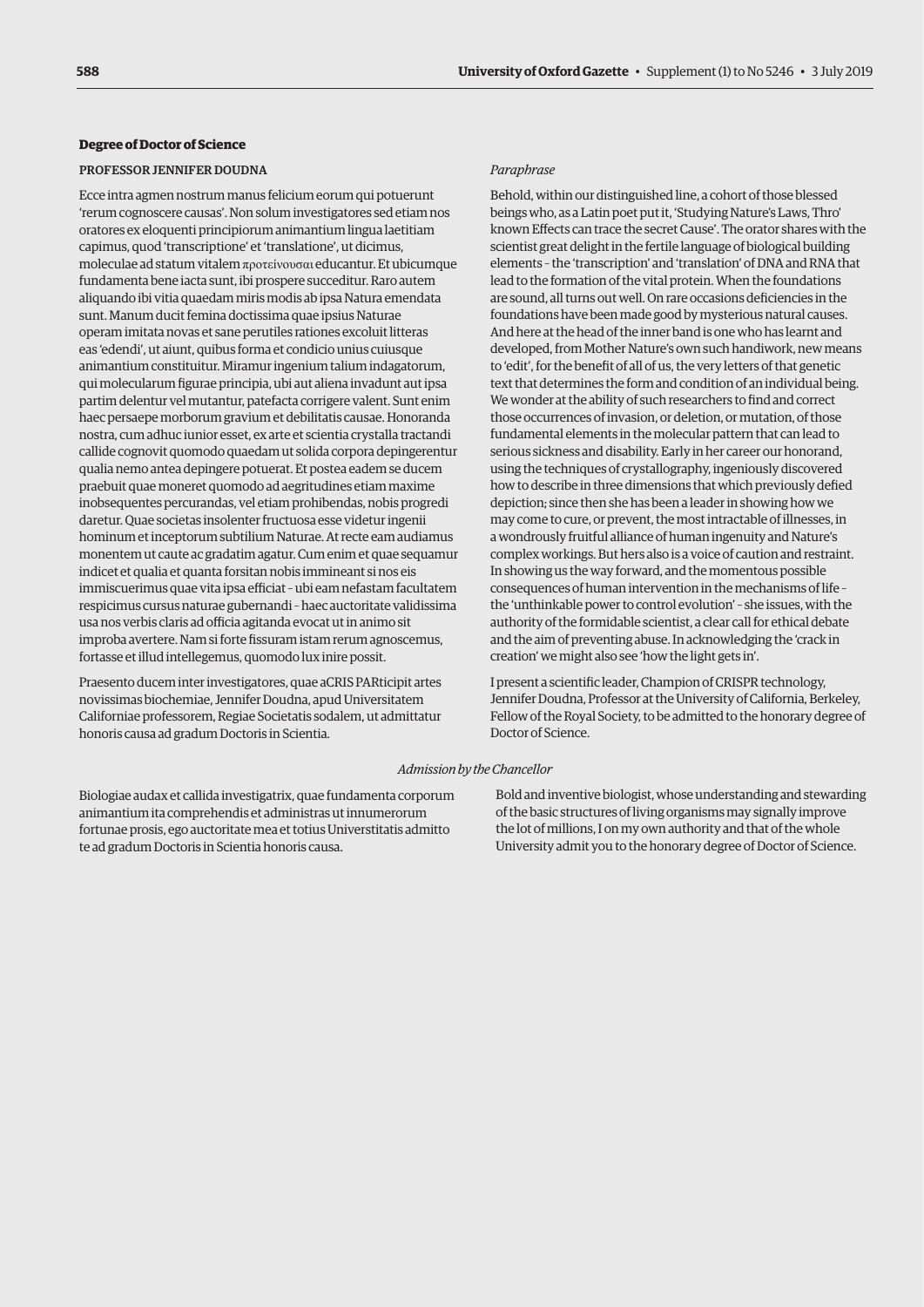# PROFESSOR ANDREA GHEZ

Est via sublimis, caelo manifesta sereno;/lactea nomen habet, candore notabilis ipso./ ... dextra laevaque deorum/atria nobilium valvis celebrantur apertis./plebs habitat diversa locis...<sup>1</sup>

Iamdudum agnoscimus quantum domiciliorum viciniarumque fortunae huc illuc iactentur; novimus deos iamdudum illinc migrasse, ut lacuna quaedam obscura ibi in medio candore lacteo mundi nostri stelliferi relicta manserit. Lacunae huius generis quamquam pondus ingens habent spatio admodum exiguo fruuntur, adeo ut nemo eas facile discernere potuerit. Quid? Scientiae astrophysicae doctorum est probare eas etiam revera esse. Hic igitur adstat investigatrix maxime insignis, quae cum doctrina praecellens tum indiCE Claro usa telescopiorum ante omnia perspicacum effecit ut quod olim nullo modo cernendum erat nunc nos percepturos esse speremus. Nam vias novas callide ingressa haec in partes caeli penetravit quae antea propter pulverem atque ipsa visum detorquente distantia aciem nostram fugiebant. Astra permulta exploravit, motusque eorum illustravit, quae velocitate vix credibili id mirum et gravissimum pondus velut amplexa circumire solent, quod hac docente credimus in medio mundo nostro, praetereaque scilicet in omni mundo situm esse, et fortasse contra opinionem communem simul magnitudinem et parvitatem in se continere. Et inde confidimus eandem multa nobis de ipsius gravitatis et ponderis natura explicaturam esse, ut melius ipsa mundi nostri initia intellegamus. Iam dei ex ulterioribus, ut puto, prospicientes – praesentibus, credo, cum illis Newton et Einstein – magni hanc aestimant quae novos studiosos ad astra educet, cuius ex inventione machinae magis et magis validae creari possint, quae denique puellis praecipue exemplo sit in studia physica et astronomica incumbentibus. 'Ouaecumque ante putabamus,' inquit, 'nos detecturos esse, ea omnia rebus conspectis contraria visa sunt. Ergo officium firmum ac perenne nos scrutatores habemus!'

Praesento investigatricem etiam inter stellas insignem, Andream Miam Ghez, apud Universtitatem Californiae professorem, ut admittatur honoris causa ad gradum Doctoris in Scientia.

# *Paraphrase*

There is a highway, says Ovid, visible when the sky is clear, which is called 'Milky Way'; there in the poet's day the upper-class gods still had their desirable mansions on either side of the road, the lesser gods living apart. We have since learnt to appreciate the ups and downs of property and residential areas, and to understand that long ago the gods moved away and left behind a 'black hole' at the centre of this 'galactic' (= 'milky') whiteness of our stellar world. Now black holes are enormously high in mass but vanishingly small, hard for anyone to perceive. It is for astrophysics to prove that they exist at all. Here is a scientist of great distinction whose leadership in theory, and whose practical work with the most probing of large 'Keck' telescopes, has enabled us to perceive the once invisible. For she has used inventive new techniques to see through previously impenetrable barriers of dust and distortion; she has tracked and interpreted the movements of numerous stars that hug and encircle at huge velocity in their orbit the curious 'supermassive' entity that she convinces us sits in paradoxical combination of great and small at the core of our galaxy, and probably of every other galaxy too; and from such findings she promises to explain much about the nature of gravity and the very formation of our universe. From their greater distance now the gods, and Newton and Einstein alongside them, admiringly watch this investigator who trains the coming generation of scientists, whose ideas will develop ever more powerful telescopes, and who is an inspiration to young women to take up physics and astronomy. 'Every idea we've had about what we should find,' she says, 'has been inconsistent with the observations; for a researcher this is job security!'

I present a stellar scientist of inspiring imagination, Andrea Mia Ghez, Professor at the University of California, Los Angeles, to be admitted to the honorary degree of Doctor of Science.

#### *Admission by the Chancellor*

Astrorum scientiae peritissima, quae studia physica assidue promovens ad caelum et ultra usque in infinita mentem nostram dirigis, ego auctoritate mea et totius Universitatis admitto te ad gradum Docitoris in Scientia honoris causa.

Tireless astronomer and physicist, whose reach to the stars points well beyond them and even towards infinity, I on my own authority and that of the whole University admit you to the honorary degree of Doctor of Science.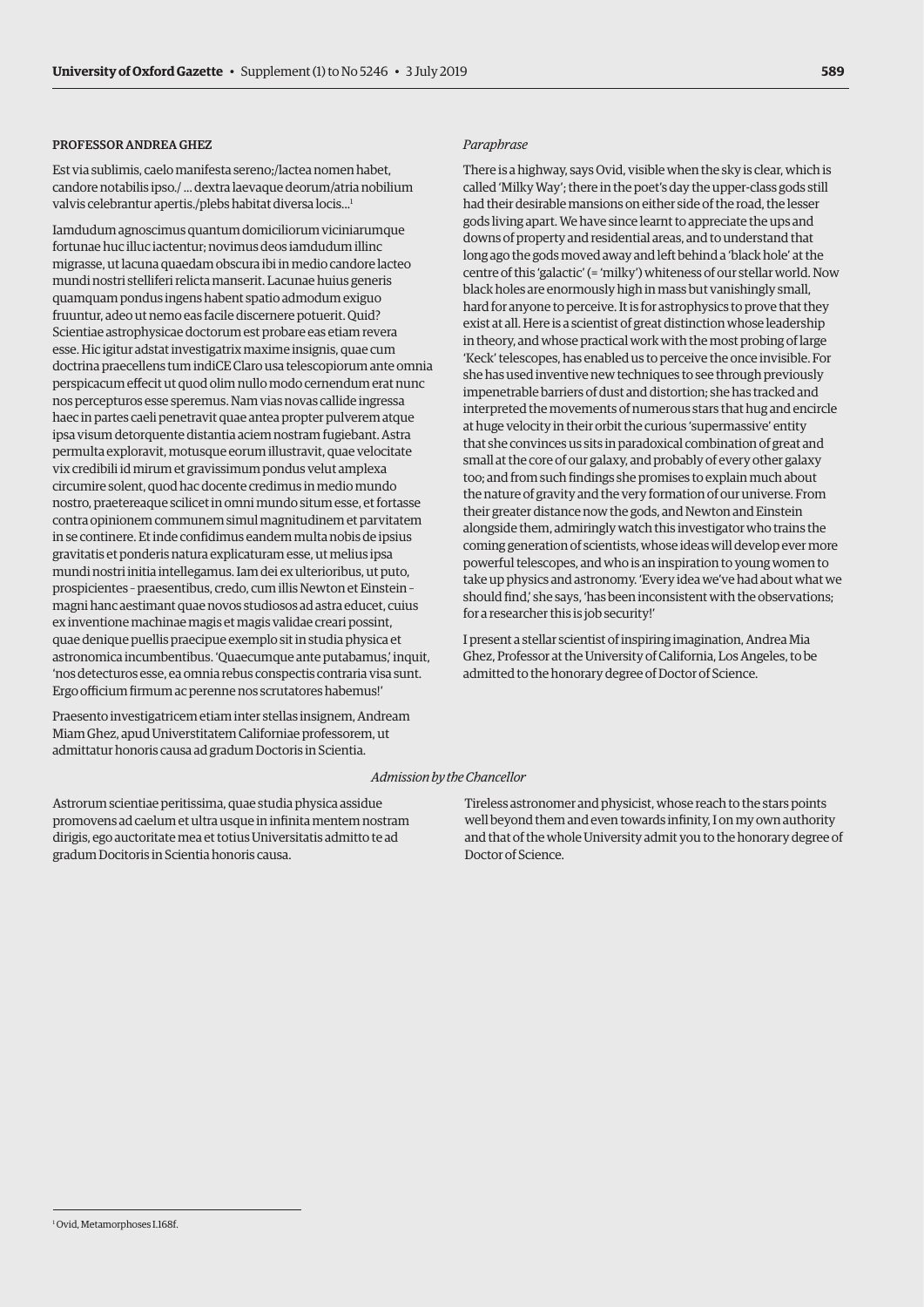#### PROFESSOR SHAFI GOLDWASSER

Fertur olim dixisse Curtius Gödel mathematicus, etsi de rebus universis aliquid dicere professus suspicabatur, nos solum propter motus animi vel institutionem vel alia aliena errare; rationem ipsam nunquam labi. Ecce femina disciplinae computandi perita, certe liberaliter erudita, neque affectuum hominum inscia. Et discipula et praeceptrix in utraque patria excelluit, et in scaenam ingressa qua vis ingenii et cogitationis maxime exercetur – theatrum dico fabularum reciproce relatarum – certe intellegit quomodo ea quae consentiamus mire extendenda et amplificanda sint. Quibus peritiis haud infirmata illa rationem subtiliter secuta curavit ut et in modis computandi elaborandis et in arcano scribendi more excolendo multum processerimus. Ne tamen haec tantum in academiae umbra valere videantur, inde cautiones quasdam agnoscamus emergere, quae pondus ingens habent, quibus securius seu privati seu in publico versati vivamus. Ex eisdem effici potest ut per novas vias tutius privatim colloqui et nostra communicare possimus, et quae 'data creberrima' cognoscamus custodiantur; quo utilius rectiusque ad beneficia adhibenda teneamus. Quod tamen effectu difficillimum erit, simul sperandum est nescioquo modo obstari posse eis qui malevoli se interponere velint vel nostris rebus cognitis abuti. Tempora, ut eadem animadvertit, mutantur, et potestates in illis; nam qua mentes nostrae saepius errare solebant nunc machinis adstantibus acrius et accuratius agitur; quod confidere videtur nobis universis profuturum esse, quantacumque pericula praevidemus. Orandum est ut quod ingenium machinis attribuimus ingenio humaniore benefice directum exerceatur. Nos manibus commendati talibus forsitan minus metuamus vigilantiam monstri illius stellati ne nos custoditos opprimat. Ea haec est quae inventis suis apte id respiciat quod magister Gauss, 'disciplinae sanctitatem' vocavit; sed et spem respiciamus et occasionem inauditam hominibus oblatam aptius inter se collaborandi.

Praesento mathematicam et hodierni computandi taediferam, Shafi Goldwasser, apud Massachusettense Institutum Technologiae et Institutum Scientiarum Weizmannianum professorem, Praemio Turing nobilitatam, ut admittatur honoris causa ad gradum Doctoris in Scientia.

#### *Paraphrase*

We are told that the great mathematician Kurt Gödel, though suspicious of generalisations, observed that 'every error is due to extraneous factors such as emotion and education,' whereas 'reason itself does not err.' The scientist I now introduce is no stranger to education, nor is she unattuned to emotion. As student and teacher she has greatly distinguished herself in both of her native countries of Israel and America, and she has actively entered the imaginative world of 'playback theatre', a communicative art in which shared experiences are marvellously extended and heightened. Her sophisticated application of reason remains unimpaired, and has led to a host of advances in theoretical computer science and encryption – but lest we think that 'theoretical' means laboratory and academy alone, here is work that underpins the most important safeguards of security in our private and public lives, and even between nations. It is work that aspires to develop systems to protect our communication with one another and with institutions, to safeguard information (what we are now encouraged to call 'big data') so that it can be used efficiently and responsibly for beneficial ends, and – here is perhaps the biggest challenge – to build its own checks against malicious interference and abuse. Our honorand notes that there is a shift of power in process, from human fallibility to machine-assisted accuracy and efficiency, and she seems sanguine in her belief that we, and the world, despite formidable risks, stand to gain. Let us hope that 'artificial intelligence' may be steered and mediated by beneficial human intelligence. Placing ourselves in such hands as hers, may we have less dread of the Argos-like monster of 'surveillance'? The achievement of such pioneers pays fitting homage to what Gauss called the 'dignity of science', but also offers momentous opportunities for responsible human cooperation.

I present a leading mathematical thinker and computer scientist, Shafi Goldwasser, Professor at the Massachusetts Institute of Technology and the Weizmann Institute of Science, winner of the AM Turing Award, to be admitted to the honorary degree of Doctor of Science.

#### *Admission by the Chancellor*

Numerorum et notarum mathematicarum imperatrix egregia, quae secreta callide parata protegis ut melius communicando confidere possimus, ego auctoritate mea et totius Universitatis admitto te ad gradum Doctoris in Scientia honoris causa.

Masterly interpreter and mediator of numbers and systems, whose skilful and benign guiding of confidentiality may make modern communication safer, I on my own authority and that of the whole University admit you to the honorary degree of Doctor of Science.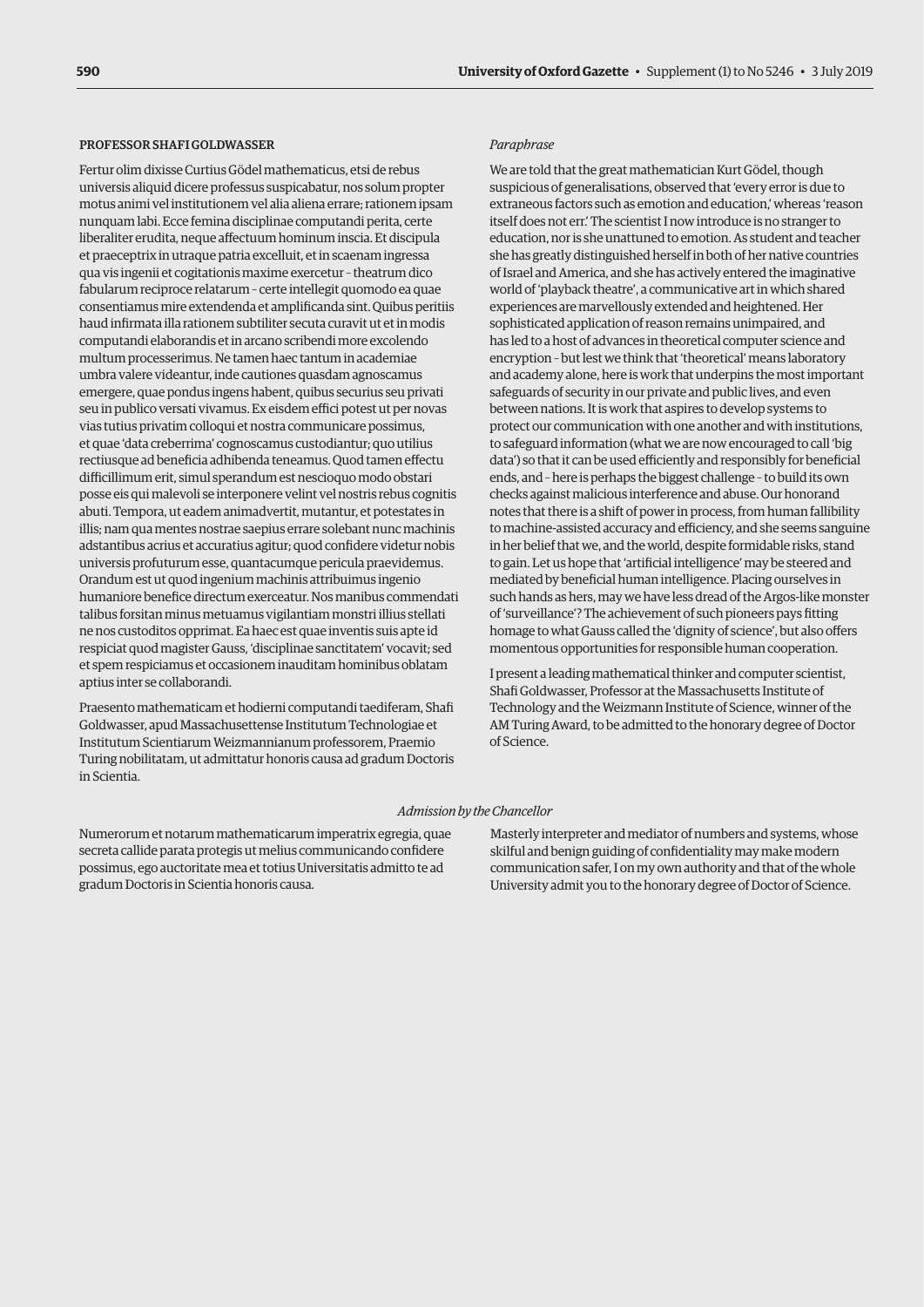# DR CYRUS POONAWALLA

In principio erat equus. Quem nunc produco Universitatis Punyapattanae alumnum egregium et philosophiae doctorem, paterfamilias factus gentis equorum generatricis generosorum se omnibus centaurum nobilem praebuit qui ad morbos depellendos spectant. Cursores ibi alti omnium optimi iam multos annos equariae suae summam gloriam certando comparaverunt. Et ibidem mature negotium quoddam susceptum est quo propter serum sanguinis equini extractum venditumque beneficia insigniter confecta sunt. Tempore novo apparent cursores autocineti; mox iuvenis novae laudis cupidus sperare coepit se panthera occidentali summota raedam Indice animatam parturum quam multi homines modico impendio emere et fovere vellent. Immo contra accidit ut ipsa in equaria nova incepta sint generi humano maxime beneficio futura. Nam abhinc paulo amplius quinquaginta annos officinam illam in fundo sitam ita auxit ut nonnulla προφυλακτικά, quae 'vaccina' vocamus, ibi parari possent ad diphtheriam et tetanum et postea mala multa alia seponenda, quae iam penes nos est avertere. Et id agebat ut haec mira cum copiose fierent tum multo minore pretio emerentur quam fieri potuisset si alienis officinis ea paranda tradidisset. Ecce inter commercia miraculum – res enim bene gesta non modo se sustinet sed insuper fortunas hominum in meliora mutant. Equo igitur et homine consociatis consilium ortum est quo per orbem liberis innumeris salus et vita darentur. Eum honoramus qui morborum remedium haud SĒRUM INSTITUTum praestat, inter omnes plurima talia medicamenta suppeditanda providet, idque praecipue ubi pauci aliter talem cepissent facultatem sui protegendi. Credimus equidem tale et tantum negotium in arte biologica et medica praecellens salutem futuram omnium terrarum fulcire.

Itaque praesento virum et negotii peritum et humanitate plus quam equestri insignem, officinae medicae toto iam orbe terrarum respectae, Cyrum Poonawalla, Loti Splendore nobilitatum, ut admitt- atur honoris causa ad gradum Doctoris in Scientia.

#### *Paraphrase*

In the beginning was the horse. I introduce an eminent graduate and doctor of Pune University, patriarch of a great horse-breeding family, skilled centaur to preventers of illness. The family's world-leading coursers have over many years distinguished their stud farm above all others on the race track, while already in the farm's early days they had a small company for extracting and marketing horse serum, a signal equine benefit. In the changing new age of the sports car this man's youthful ambition was to upstage the jaguar with an Indian racing creature that many could afford and cherish. But this was not to be; rather among the horses themselves was a new beginning, for to the immense benefit of mankind a little more than fifty years ago our honorand developed the laboratory on the farm, at which vaccines are created for diphtheria, tetanus, and later for many other now avoidable diseases. And he made it his aim to produce these miraculous interventions in great quantity and at far lower cost than would ever have been possible had he consigned the task to other companies. Here is a commercial wonder – a successful venture that funds and sustains itself while changing the world for the better. From man and horse together has come a project that has saved the lives of countless children throughout the world. We honour a man whose timely Serum Institute of India is the world's largest provider of these anti-toxins, and this particularly in countries where few could otherwise have found the means for such protection. It is our belief that this leading biotechnology company in India now underpins the future health of the world's population.

I present an entrepreneur and humanitarian of more than equestrian distinction, a creator of a medical enterprise of world importance, Cyrus Poonawalla, awarded the Indian Padma Shri, to be admitted to the honorary degree of Doctor of Science.

#### *Admission by the Chancellor*

Hominum adiutor naturae beneficia ad recta curantium, cuius vigor atque ingenium maxime egentibus proderunt, ego auctoritate mea et totius Universtitatis admitto te ad gradum Doctoris in Scientia honoris causa.

Friend of man and man's husbandry of nature's benefits, whose energy and talents will greatly help those in greatest need, I on my own authority and that of the whole University admit you to the honorary degree of Doctor of Science.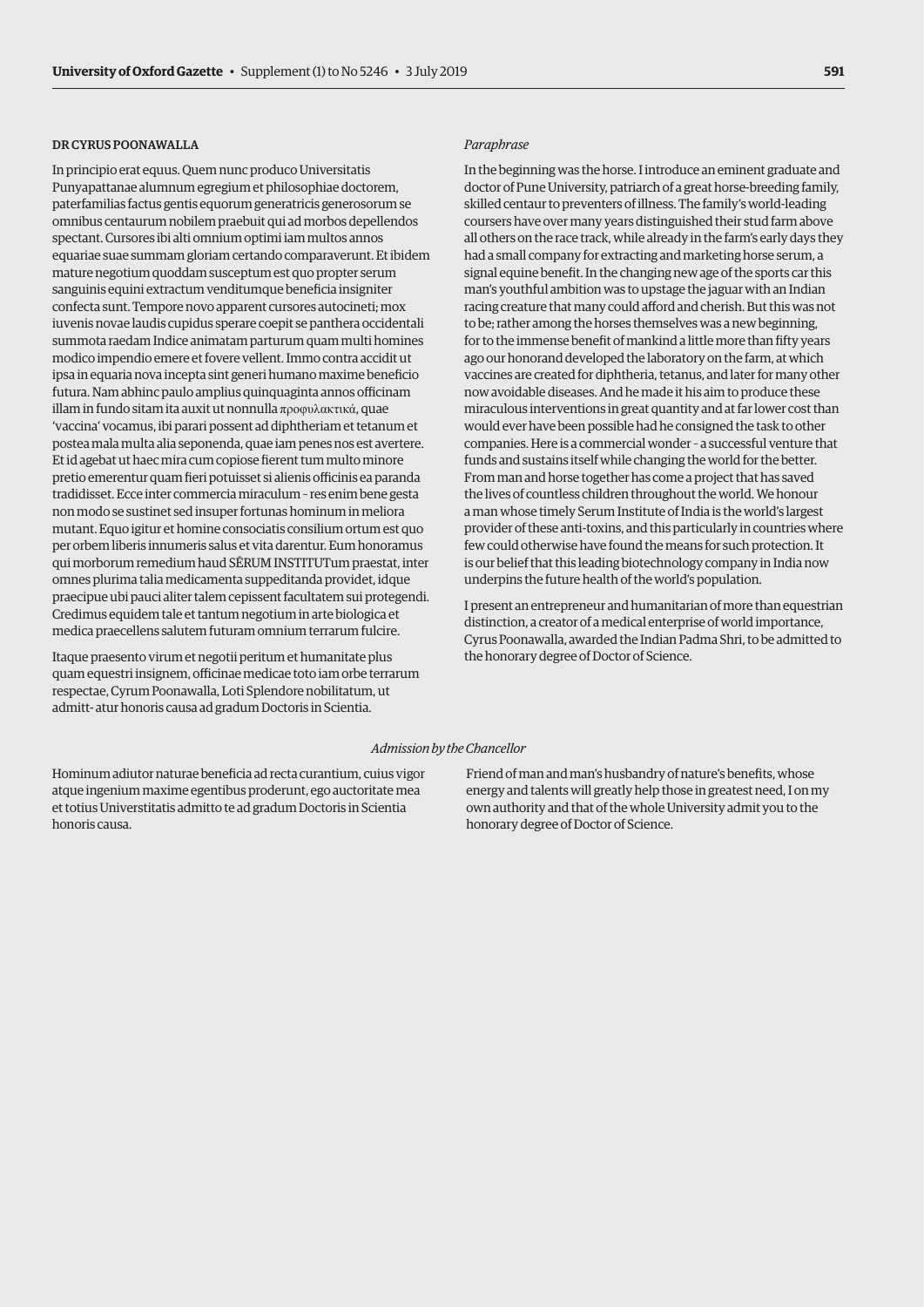# PROFESSOR SIR SIMON WESSELY

έχθιστος δέ μοί έσσι θε ων οἳ "Ολυμπον ἔχουσιν, αἰεὶ γάρ τοι ἔρις τε φίλη πόλεμοί τε μάχαι τε. 1

Sic discordia inter deos oborta Iuppiter olim Martem adlocutus est. Nunc virum produco qui aspectu humaniore iudicans multa de bello bellorumque damno cognovit, multa quidem peregit ad haec mitiganda. Philosophus autem Gallicus quidam auctoritatis summae cum hoc sibi et aliis persuaderet, mentem corpori omnino disparem esse, parum nobis videtur animi medicinae profuisse. Iampridem enim scire oportet has nostri duas partes aegre posse discerni. Hodie igitur hic honorandus est ut qui studiosus et medicus 'firma animi confisione'2 adhibita investigaverit quemadmodum illae coniunctae una agant et quibus condicionibus corporis et status vitae coniunctis animus aliquando aegrotet. Accedit quod inter primos melius per- spexit quibus modis aegrotantes curari, melius inter sodales accipi possint. Hic iuvenis quondam observatione et ratione usus demonstravit quandam ex nostris diutius administrantibus ad partes animi invadere eis praesertim quibus senectute vel morbo memoria deficere coepisset, aliter tamen primos ministros ad has partes multo rarius accedere potuisse. Itaque videmus eius iam tum interfuisse quae homines graviter laesi patiantur; postea et efficere potuit ut clarius appareret qualis esset in veteranis mentis condicio, et consolationis iis et sanationis opportunitates faciliores praebuit. De his et aliis graviter oppressis meditatus lucide nobis persuasit necesse esse vires scientiae psychologicae et medicinae animi una cum aliis curationibus recte cohaerere. Simul etiam acriter hortatur ut vires et in nobis iam insitas et quas in hominum societate inveniamus magni aestimemus; nam his nixis et convalescere nobis datur et ad salutem redire.

Praesento animi scientiae et medicinae peritum ut vigore et ingenio sic humanitate praeditum, qui efficienter saluti aegrotantium consulit, Simonem Carolum Wessely, equitem auratum, Societatis Regiae Medicinae praesidem, apud Universitatem Londiniensem Professorem Regium, ut admittatur honoris causa ad gradum Doctoris in Scientia.

#### *Paraphrase*

In a moment of divine cabinet discord, Zeus once said to Ares: 'Of all the gods who tread the spangled skies,/Thou most unjust, most odious in our eyes!/ Inhuman discord is thy dire delight,/The waste of slaughter, and the rage of fight.' Beside me stands one who from a more human perspective knows much, and does much, about the costs of armed conflict. Psychological medicine was, I am told, not greatly advanced when an influential French philosopher convinced himself and others that the mind and the body are completely different from one another; for since ancient times we should have been aware that they are not so easy to separate. Today we honour a scholar and doctor who has fearlessly studied not only the interaction of the two, and of organic and social conditions in mental illness, but has led the way in determining how sufferers from mental distress may be treated and better understood in society. An early paper of his demonstrated through statistics that one of our long-serving leaders reached parts of the brain, notably in those suffering from dementia, not reached by other British prime ministers. Our honorand's interest in the effects of trauma, an interest perhaps already seen at that early stage, has brought us insights into the mental condition of combat veterans, and has greatly improved their access to understanding and therapy. For these and for other sufferers from debilitating conditions he has shown and stressed the necessary balance between the powers of psychological, psychiatric and other medical approaches; but he has also greatly encouraged us to respect our own inner resources, and those that society may supply, for resilience and well-being.

I present an energetic and gifted, but no less humane, scientist and effective advocate for the interests of the mentally ill, Sir Simon Charles Wessely, President of the Royal Society of Medicine and Regius Professor of Psychiatry at King's College London, to be admitted to the honorary degree of Doctor of Science.

#### *Admission by the Chancellor*

Aesculapi heres, qui una cum eo penitus intellegis soma et psychen conspirare, qui apud nos officiis psychiatricis praefuisti et magnopere subvenisti, ego auctoritate mea et totius Universitatis admitto te ad gradum Doctoris in Scientia honoris causa.

Heir to Asclepius and his instinctive understanding of the balance of soma and psyche, who have led and strengthened the psychiatric profession in our country, I on my own authority and that of the whole University admit you to the honorary degree of Doctor of Science.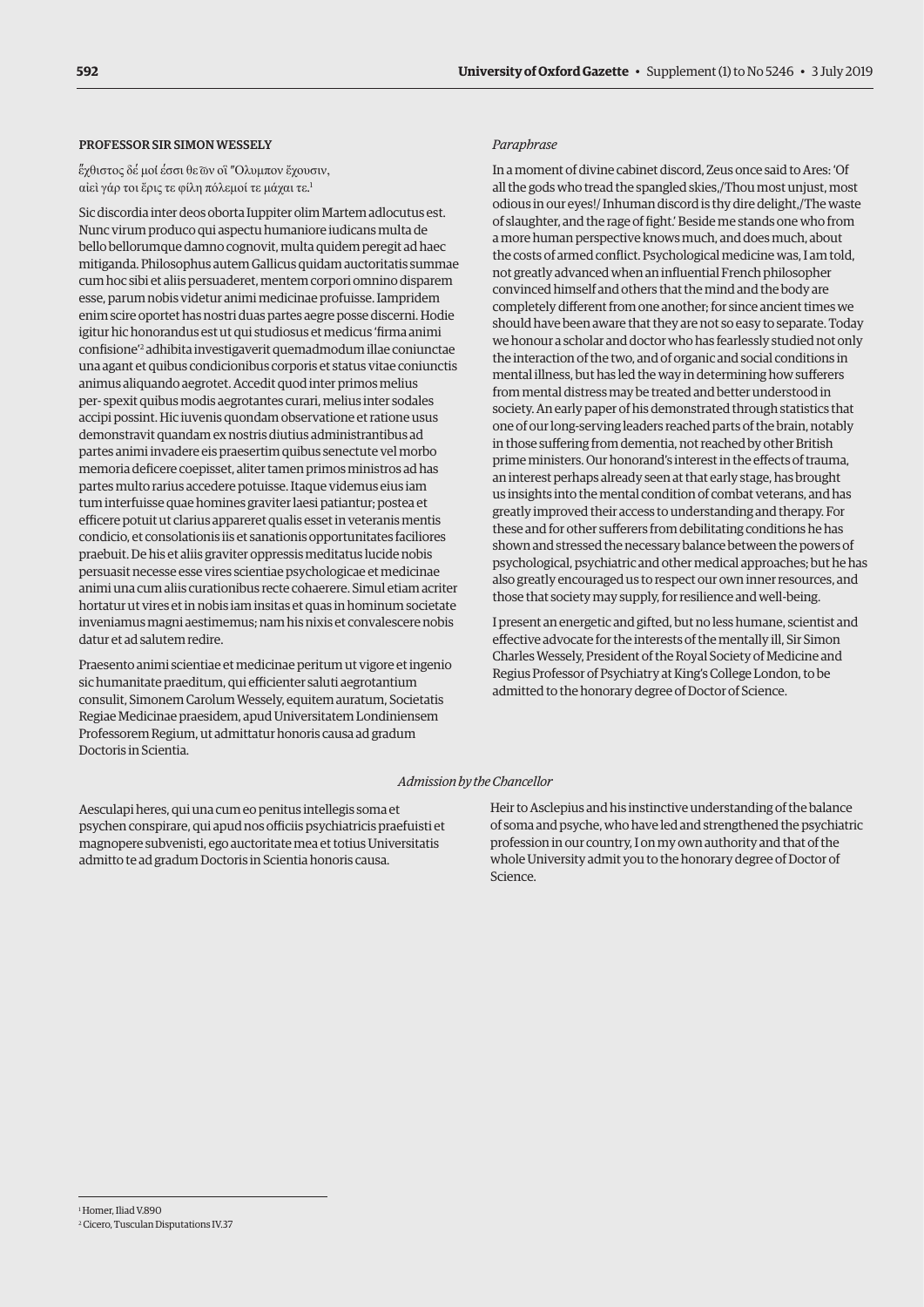# **Degree of Doctor of Music**

#### USTAD RAHAT FATEH ALI KHAN

Socrates, si discipulo eius ingenioso credere licet, aestimabat musicae disciplinam maximum in academia pondus habere, quod rhythmos et harmonia penitus in animum descendant ut nos multis modis erudiant. Nos autem Reipublicae Litterarum cives schola nostra musicae antiqua gloriamur. Hic quem nunc commendo is est cuius et arte et ingenio adducamur ut una cum eo illam quoque miram et sublimem consensionem honoremus – qawwali dico, in quo consociantur musica et poemata Persice vel Urdu vel Hindi composita. Nam idem non modo in summis stat inter cantores huius generis sed etiam multum peregit ad hanc suam artem una cum animo ac venustate ghazal et qawwali modorum per orbem vulgandam. Nec sine causa nos praesertim recordamur abhinc quinque annos per huius carmina iuvenem quandam egregiam, huius concivem, cum praemio Nobeliano Osloae nobilitata esset, huius carminibus esse celebratam. Novimus quanti concordiam instauratam pendere deceat; novimus etiam musicam concordiam creare posse. Haec vox per ingentem illam Asiae paeninsulam et ultra quidem audita est. Hoc viro cantitante corda civium cinematographica spectantium ubique saltant: جيده دھ ڑک جائ ante omnia spiritum dulcissimum Sufianum nobis hic maximorum vatum heres impertit, quippe qui verba ita eloquentia cum modis haurienda offerat ut 'fulmine percussi videamur et igne teneri' et inde per flammas ad summa gaudia impelli:

Praesento homimen voce velut divina praeditum, elementorum raga et tala et dhun magistrum, Ustad Rahat Fateh Ali Khan, ut admittatur honoris causa ad gradum Doctoris in Musica.

#### *Paraphrase*

Socrates, if we are to believe his gifted pupil, opined that musical training is of the highest importance in education because rhythm and melody 'find their way into the inward places of the soul'1 and make us better in so many ways. Our own Republic of Letters is proud of its time-honoured Music School, and the man I now introduce is one whose art and whole being invites us to honour, through him, that wondrous and mysterious alliance of music and Farsi, Urdu and Hindi letters that forms qawwali. Here is one who stands not only at the pinnacle of his tradition but has helped to make his art, and the spirit and beauty of ghazal and qawwali, famous throughout the world. At this university particularly we have cause to remember that his music celebrated a remarkable teenager from his native Pakistan at the Nobel Peace Prize concert in 2014. We, who place much hope in reconciliation, know that music itself may reconcile; our honorand's voice is heard and loved in all parts of the great Subcontinent and beyond, and by his songs hearts are set aflutter - jiyā dha ak dha ak jāye - in Bollywood watchers far and wide. But above all it is the exquisite Sufi sensibility that this heir of great singers conveys to us, in poetry and music that has such power as if 'Lightning has struck and overwhelmed us, igniting such a fire that ecstasy ensues.'2 (barq sī gir gaī, kām hī kar gaī, āg aisī lagāī mazā ā gayā)

I present an inspired voice embodied, master of rāg, tāl and dhun, Ustad Rahat Fateh Ali Khan, to be admitted to the honorary degree of Doctor of Music.

#### *Admission by the Chancellor*

Cantator dignissime, Qawwal praestantissime, qui et versus et mele sacra Asiae cum omnibus communicas, ego auctoritate mea et totius Universtitatis admitto te ad gradum Doctoris in Musica honoris causa.

Worthy singer, Qawwal extraordinary, who convey to all the greatness of South Asian mystical word and tone, I on my own authority and that of the whole University admit you to the honorary degree of Doctor of Music.

<sup>1</sup> Plato, Republic 401.d

<sup>2</sup> From an Urdu ghazal, Mere Rashk-e-Qamar, by the Pakistani poet Fana Buland Shehri and performed as a qawwali by Ustad Nusrat Fateh Ali Khan (1948–97), uncle and forebear of the honorand.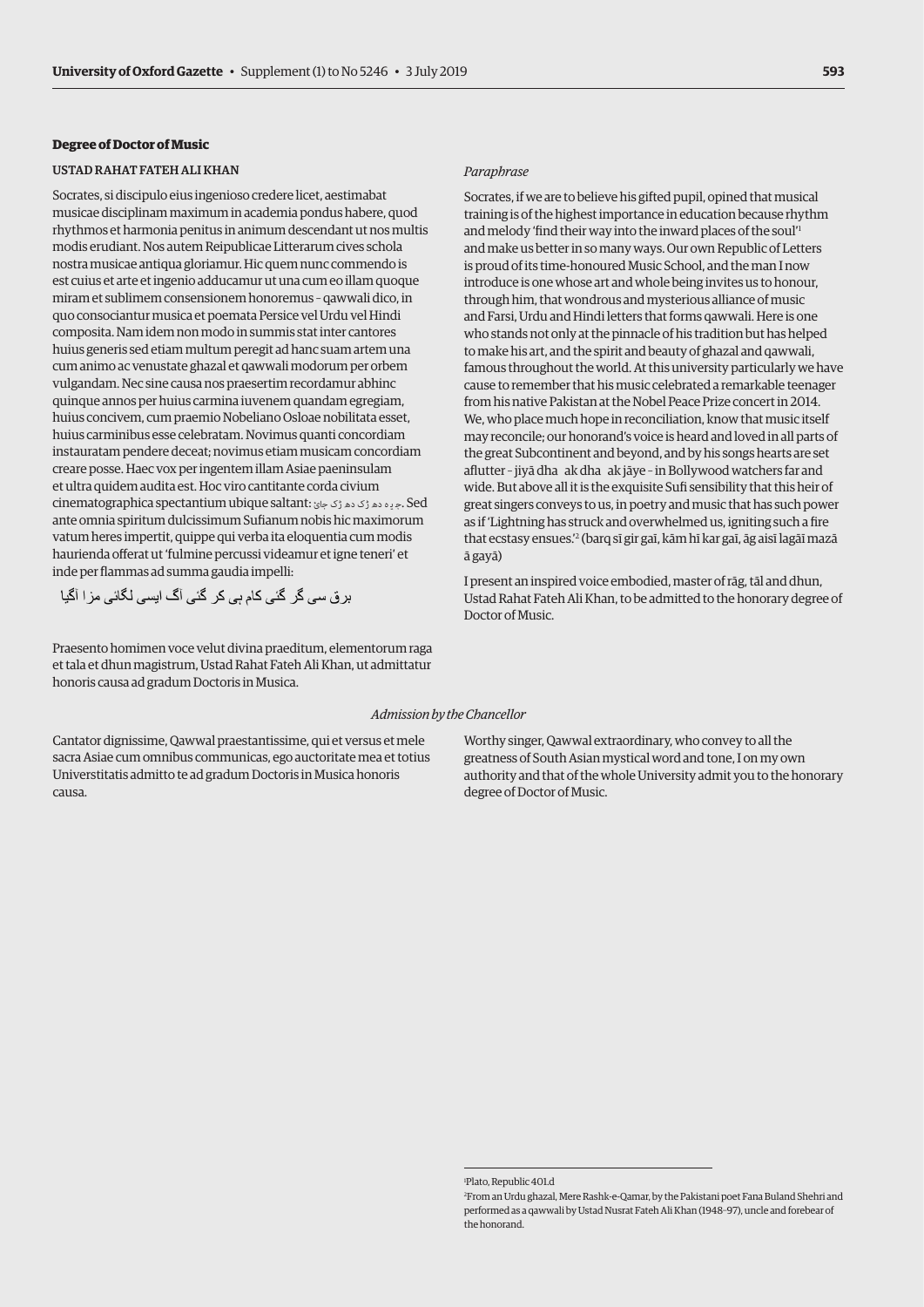#### MR YO-YO MA

Num musica lingua quaedam sit iampridem quaerimus. Sunt tamen qui nos certiores faciant, cum modis numerisque sententias suas adeo eloquenter efferant ut nemo fere has non pernoscat, nemo eis non funditus sit commotus. Talem produco linguarum multarum peritum, immo poetam multa ac varia versantem, qui ubicunque cantum audit fabulam quandam ibi latentem perceptam capessit, summaque facilitate et lenitate praeditus ad hanc omnibus enarrandam praeter ceteros aptus est. Hic, ut dicit fidicen alius consors eius, ex chordis suis velut ponte facto orbis terras diversas in unum iunxit. Hic Ioanne Sebastiano instinguente artificium suum unicum et animum musicae venustate aff luentem ubique beneficio obtulit. Nam magistri illius opera ordinata fidicina itineribus factis late per continentes ab hortis in urbes, a carcere et chorea usque in mysteria fabularum dilatavit, et consonanter comitante Emanuele Ioannem alterum et Ludovicum eximia arte interpretatus est. Idemque, ut mihi videtur, aliquid maximi pretii contulit eo tempore quo tuis auspiciis, Domine Cancellarie, colonia illa Serica mancipio translata est; eo denique modulante Petrus ille Iliades iam CL annos natus Petropoli vigore plus quam iuvenili floruit. Nec tantummodo in musica tali maiorum nostrorum excellit; verum etiam alia multa quae tractavit iam TANGO Argentinae choreas et fidiculas Appalachiae et cantus populares Fenniae, ne omittam qui jazenses vocantur aut qui cinematographica exornant. Quid? Hoc duce permulti a diversis undique terris congregati sociique facti et sibi et nobis variorum generum musicae – Sinicam dico et Mongolicam et Persicam – cognitionem usumque tradiderunt. Ut hanc saltem novam Viam Sericam cum plausu nos accipere oportet.

Praesento tibi civem terrarum omnium, musicum et modestum et praestantem, virum humanum egregie insignem, rosae subolem petuniaeque dominum, Yo-Yo Ma, ut admittatur honoris causa ad gradum Doctoris in Musica.

#### *Paraphrase*

Is music a language? An old question, and a possible answer may be found in those gifted beings who speak with such eloquence through melody and rhythm that others instinctively understand their statements and are profoundly moved by them. Here stands a polyglot, a poet in many styles, who sees that 'behind every piece of music there is a story' and whose warmth of spirit is uniquely fitted to telling it to all. In his hands, says a fellow musician, the instrument he plays is everywhere a bridge that links the world as one. 'Inspired by Bach', he has placed his technical mastery and lyrical soul at the service of people the world over, travelling with that master's suites from America to Europe and Asia, from garden to city, from prison room to dance floor and to the inner world of fiction. His partnership with Emanuel Ax has given us Brahms and Beethoven beyond compare. His music was, I believe, a treasured moment, my Lord Chancellor, in the return of Hong Kong to China, and Tchaikovsky lived more vividly than ever at the age of one hundred and fifty in our honorand's Leningrad performance of 1990. Nor is his achievement in our classical music alone, for he has conversed with the cultures of tango and Appalachian fiddle, of Finnish folk song, of jazz and film-score. And his leadership has assembled and allied members of a wider world to meet us, and each other, from musical traditions of China, Mongolia and Iran – a new 'Silk Road' project we may celebrate without reserve.

I present a citizen of the world, a modest yet towering musician, a humanitarian of rare achievement, scion of the Rose<sup>1</sup> and Master of the Petunia<sup>2</sup>, Yo-Yo Ma, to be admitted to the honorary degree of Doctor of Music.

#### *Admission by the Chancellor*

Inter musicos poeta eloquens, qui nobis ea impertiris qualia verba vix promere possunt et per artem tuam partem nostram meliorem informas, ego auctoritate mea et totius Universtatis admitto te ad gradum Doctoris in Musica honoris causa.

Poet among performers, communicator of more than words can tell, whose music may inspire what is the better part of us, I on my own authority and that of the whole University admit you to the honorary degree of Doctor of Music.

<sup>1</sup> His teacher and early mentor was the great American cellist Leonard Rose. 2 The nickname given by a student to his instrument, and then adopted.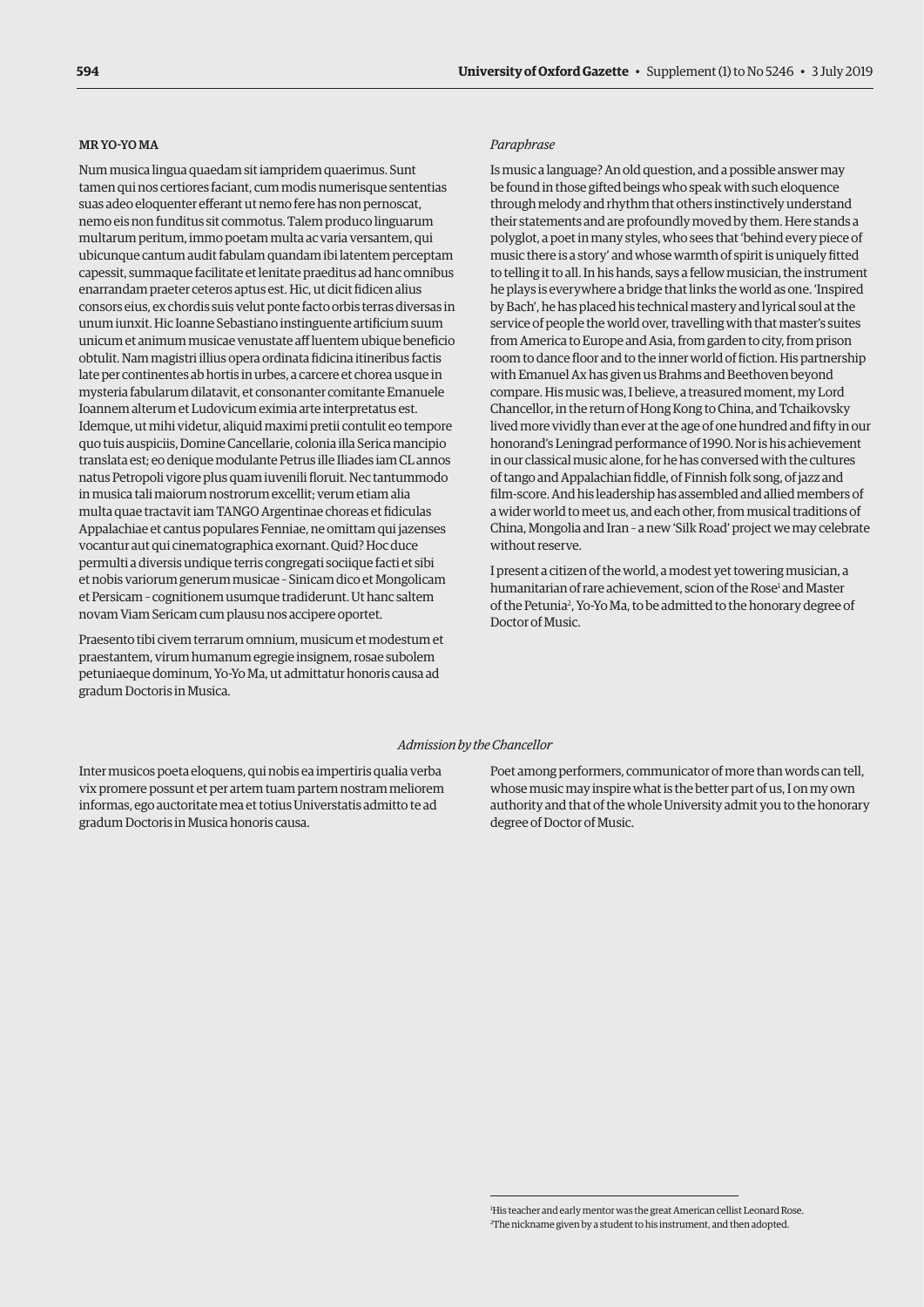# **2 Encaenia**

The Public Orator delivered the following introduction to the Creweian Oration:

**Public Orator**: Honoratissime Domine Cancellarie, licetne anglice loqui?

#### **Chancellor**: Licet.

#### **Public Orator**: Gaudeamus igitur!

Still, when the manager of an oil company was asked not so long ago why he employed so many Classics graduates, he replied: 'The answer is simple: they sell more oil!' An endorsement of Latin and Greek from the now declining age of fossil fuels? Well, Latin has other more sustainable uses too, as I hope we have seen. It can be fun for children, as well as developing their cognitive abilities. One of our research students has been discovering that young children's understanding of the contemporary world is enriched by making them familiar with phrases such as *carpe diem*. It was once fun for adults too, witness my distant Latin-speaking predecessors, the University Orator and that thorn in the institutional flesh called *Terrae Filius*, official buffoon, 350 years ago here in this glorious building, indeed on the day of its opening and of the first ever Encaenia. In July 1669 Mr Gerard of Wadham College made a speech before the assembled scholars, visitors and dons that was 'so inflammatory that Gerard was subsequently expelled from the university.' No translation or crib was needed. His speech, which inveighed against one and all, was of course enthusiastically copied into student notebooks and widely disseminated. Well, it was the duty of those orators and jesters to provoke and sting. More recently our public manners and discourse have improved, haven't they, be the spaces safe or not? Nowadays we turn to our vernacular and use this occasion to see what is good and praiseworthy, first among those outside our own number whose achievements we particularly value, and then, as ordained by Nathaniel Crewe, we say something of the events of the year and thank some of our most magnanimous benefactors.

This is after all a seat of endeavor, and we take duly modest pride in achievement; on the early rungs of the *cursus honorum* we have with us a selected number of the University's prize-winners across our disciplines, modestly ready to receive our admiration. On your feet now, students and alumni, and enjoy our applause! And now sit, look up and around and see looking down on you from heaven the various disciplines allegorised as female figures – yes, outnumbering males by myriads to zero, while amongst our students women outnumber the men by little more than one percent, though rising. These goddesses, I mean those up above us, are agents of harmony, and the arts and sciences are here joyously and fruitfully interconnected.

And thus also, centuries later, we live and work together in departments and colleges, perhaps admittedly wondering from time to time about the nature of governance and our part in it – are we here a direct or a representative democracy? Where better to think about this than here at the site of so many of our debates and deliberations? We expand, of course, even if too fast for some and too slowly for some. Standing almost literally on the shoulders (or should I say on the toes?) of earlier building achievements, we have the prospect of a new graduate college focused on interdisciplinary work in Artificial Intelligence and Machine Learning, Environmental Change, and Cellular Life. It will, in name – 'Parks College' – and location, and

no doubt in character, link us to the nearby earthly paradise of the University Parks, whose recently retired presiding genius as Keeper of our parks and gardens we celebrated amongst this year's honorary Masters of Arts.

Cheerfully facing off both accusations of, and congratulations upon, social engineering, we see the launch, after much strenuous work and deliberation, and indeed pioneering achievement on the part of Lady Margaret Hall and University College, of ambitious 'access' schemes in which the University aims to admit an increasing number – rising over the next four years to one in four – of its able undergraduates from hitherto underrepresented groups, and more specifically those who have experienced severe disadvantage or educational disruption. We are, of course not yet congratulating ourselves, but merely noting with cautious approval, that our numbers from ethnic minorities are rising steadily – though, as we have learnt from politicians to say, 'we still have some way to go' – and that we have been able to expand the so-named UNIQ introductory summer school, our one-week residential programme for sixth-formers from areas with low rates of progression to higher education. This year's numbers rose by 50%, to nearly 1,400 students.

In one league table – not to worry, there are still many others to gloat over if we wish – we are pipped to places one and two by Cambridge and St Andrew's. We must congratulate both our own Vice-Chancellor and her successor at St Andrew's, while sympathizing with what will inevitably be for both of them conflicted loyalties. But we still hold our head high in international reputation. Singling out his Oxford career among the distinctions of John Kennedy, Republican Senator from Louisiana, President Trump has observed: 'This is a man who is totally brilliant. You know, I don't know if you know what this means: Oxford. Right? He went to Oxford. Oxford is a very – I'm very much into the world of schools. Oxford – you have to be very, very smart to go to Oxford. And he's very smart.'

 And some interventions from abroad are even more welcome. Last week we announced what our Vice-Chancellor is surely right to call a 'transformative' donation – about the biggest in our history in fact – to establish and build a new Humanities Centre; thanks to Mr Stephen Schwarzman who even upstaged the Boris and Rory show on the front page of the Times, we are to bring together, on a new site by the old Radcliffe Infirmary, faculties, performing arts, libraries, new research and study programmes, and notably amongst them a new focus on the role of ethics in our engagement with artificial intelligence. Altogether a strong endorsement of the central role of the Humanities in what universities aim to do.

Oxford still attracts headlines in research, and in a year in which we honour so many distinguished scientists I may be forgiven for concentrating for a moment on some of our own such activities, and showing how closely linked we are, in our passions and our priorities, to colleagues and institutions intellectually, if less geographically, close us. Our Campaigns and Digital Communications team is, I am assured, the most-visited university website in the UK. Studies in artificial intelligence, quantum computing and climate change have been effectively communicated to the world outside the ivory tower, but there is more to say.

A robot has now outperformed the human hand in retinal surgery – though, to be fair, he or she, or zee, had the advantage of good training from the Nuffield Department of Clinical Neurosciences. But we should also note that creativity is already credited by some to these mechanical paragons. Ai-Da, the alluringly feminine robot artist who has done a portrait of Ada Lovelace, put in a guest appearance a few days ago at St John's. She cited Yoko Ono, George 1

<sup>&</sup>lt;sup>1</sup> See F Henderson, 'Putting the Dons in Their Place: A Restoration Oxford *Terrae Filius* Speech', in *History of Universities* 16/2 (2000), pp32–64.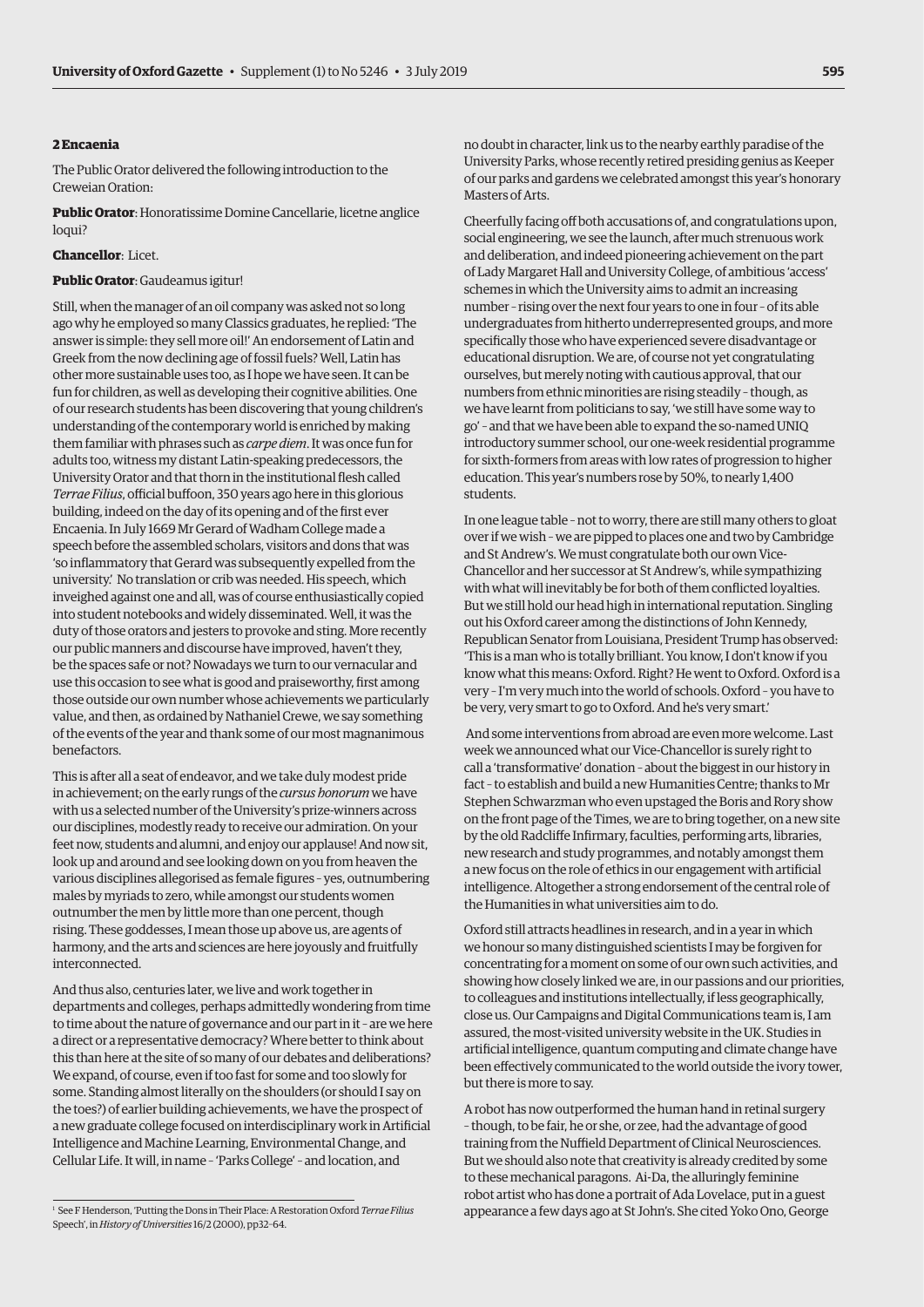Orwell and Aldous Huxley as her inspiration. 'If we can learn from things in the past,' she says, tilting her head and adjusting her line of vision, 'maybe we can make our future a little brighter.' We read that one art critic – not don, I hasten to add – was quite smitten by Ai-Da's lips and eyes, and lamented not being able to write his phone number on her metallic robotic hand.

Zoologists here have mapped out how to protect over a third of the world's oceans, a target that scientists say is crucial in order to safeguard wildlife and help mitigate the impacts of climate change. The Department of Plant Sciences and the Woodland Trust together have calculated the economic cost of the ash dieback crisis – around £15 billion, I understand. Will we ever calculate the economic and other costs of 'language deprivation'? We continue to work with partners in Europe, witness for instance the now upand-running Oxford–Berlin Partnership, with its workshops and centres jointly planned and funded in both places. Such cooperation may encourage us in our protection of another endangered species, modern linguists, as we watch with concern the provision of language resources in our schools and even here in Oxford. Latin seems to be having, curiously, an easier time.

Artificial intelligence has been applied to healthcare in improving diagnosis and precision treatments, and Oxford will be the home of one of five technology centres working within the Big Data Institute. Cardiovascular diagnostic advances brought by our medical researchers are soon to be matched by our astrophysicists, whose studies will probe the heart of Mars and that celestial body's furious 'Marsquakes'. As Zeus may have suggested earlier this morning, in his own appeal to Mars, we can surely only gain from confronting the anger and strife seething within some of our neighbours.

Oxford's Jenner Institute is to lead the UK's Vaccines Manufacturing Innovation Centre, planned to be in full swing by 2022, defending us all from global pandemic threats. Transplant medical treatment too has been recognised: the National Institute for Health and Care Excellence has nicely approved, for NHS use, a technique for preserving donated livers, developed in fruitful collaboration by scientists of our Institute of Biomedical Engineering and Nuffield Department of Surgical Sciences.

Ophthalmologists at the John Radcliffe Hospital, with the support of the Oxford Biomedical Research Centre in a clinical trial sponsored by Gyroscope Therapeutics, carried out the world's first gene therapy operation to tackle the root cause of age-related macular degeneration, the UK's most common cause of sight loss. Meanwhile medical researchers in Oxford and at McGill University in Canada have been looking at the mental health and wellbeing of teenagers and finding evidence that cannabis use among adolescents is indeed associated with increased risk of depression and anxiety in adulthood. A little more reassuringly, we are told by our Internet Institute and the Department of Experimental Psychology, after a large-scale investigation, that links between screen time and social media use and life satisfaction among adolescents are – I quote – 'nuanced and arguably trivial'. Am I right in thinking the jury may still be out?

Now is the moment to thank some of those who have lent us significant support over the year and with a view to years to come. In so doing, we can proudly bring our Humanities back into today's *agenda* and *laudanda*. Simon and June Li, already long-term supporters of the humanities and of international students here, have funded two new graduate scholarships in Chinese art history. The Stavros Niarchos Foundation, also highly generous and longstanding donors in the humanities, have endowed professorships, a senior administrative post, and research scholarships in Byzantine and Late Antique studies. The Sir John Ritblat Family Foundation has enabled us to establish a Professorship of Mindfulness – the first ever, I believe – in the Department of Psychiatry. Thanks to a gift from Clive Gillmore we are to digitise, and make available online for researchers around the world, three parts of the early botanical collections in the University Herbaria. From the Planethood Foundation, established in 1996 by Ben Ferencz, came support for our Program on International Peace and Security at the Blavatnik School of Government.

Our Department of International Development hosts and leads 'Young Lives', a long-term international research project investigating the changing nature of childhood poverty, and helping to direct future policy, by tracking the development of 12,000 children in Ethiopia, India (Andhra Pradesh), Peru and Vietnam through quantitative and qualitative research over a 15-year period. The project has received a significant, life-sustaining boost from the Old Dart Foundation and the Schwab Charitable Fund made possible by the generosity of the Echidna Giving Fund.

As for sporting news, let us not forget our international engagement in this year's pioneering introduction of the baseball Varsity match. I quote club founder Jae Park: 'We went from being unable to form a team to being the lowest-ranking team in the nation and finally to topping the league table.' As in the Baseball, so on the river we were gentlemanly and gentlewomanly runners-up, and Christopher and Teresa Mahoney have generously helped the Dan Topolski Rowing Fund to see our oarsmen through to further and even greater distinctions.

I wish I had the time today to say more about each of these donations and endowments and the projects they have realised, but I can at least urge you to read about them, care of the social media and worldbeating websites I mentioned earlier – remember these are thought unlikely to damage your health, even in delayed adolescence.

When we wish to feel good about ourselves we can click and scroll through the colourful pages of *Oxford Today*<sup>1</sup> online and see much about the academic and other projects of colleagues and students, as also their distinctions recognised nationally and internationally. And I invite you to do so. But I cannot leave unmentioned now the eight new Fellows of the British Academy, Jane Lightfoot, Carol Harrison, Fiona Stafford, Helen Small, Ian Rumfitt, Ian Loader, Melinda Mills and Ben Ansell, nor the five of the Royal Society, Sarah Darby, Véronique Gouverneur, Marta Kwiatkowska, Anant Parekh and Matthew Rushworth.

Over the year many brave colleagues have stepped up to helms, and we welcomed Helen Moore who takes over from Sir Steven Cowley at Corpus Christi College, Jane Shaw from Ralph Waller at Harris Manchester, Helen Mountfield from Baroness Helena Kennedy at Mansfield, and Steven Gunn as Acting Warden at Merton from Sir Martin Taylor. Neil Mendoza succeeded Moira Wallace at Oriel, Kathy Willis took over from Keith Gull at St Edmund Hall, Nicholas Austin from James Hanvey at Campion Hall, Richard Cooper from Werner Jeanrond at St Benet's Hall. Judith Olszowy-Schlanger has taken over direction of the Centre for Hebrew and Jewish Studies from Martin Goodman. Charles Conn is followed by Elizabeth Kiss as Warden of Rhodes House. Theresa May of St Hugh's is followed by . . . well, another *lacuna obscura* in my text, but I think this might bring us, as so often over the years, to Balliol.

Balliol alumni need no persuading of the value of the Greek and Roman classics. Admittedly, one of those now again under public scrutiny after a period of discreet and uncharacteristic retirement,

1 now renamed *Quad* ([www.alumni.ox.ac.uk/quad\)](http://www.alumni.ox.ac.uk/quad)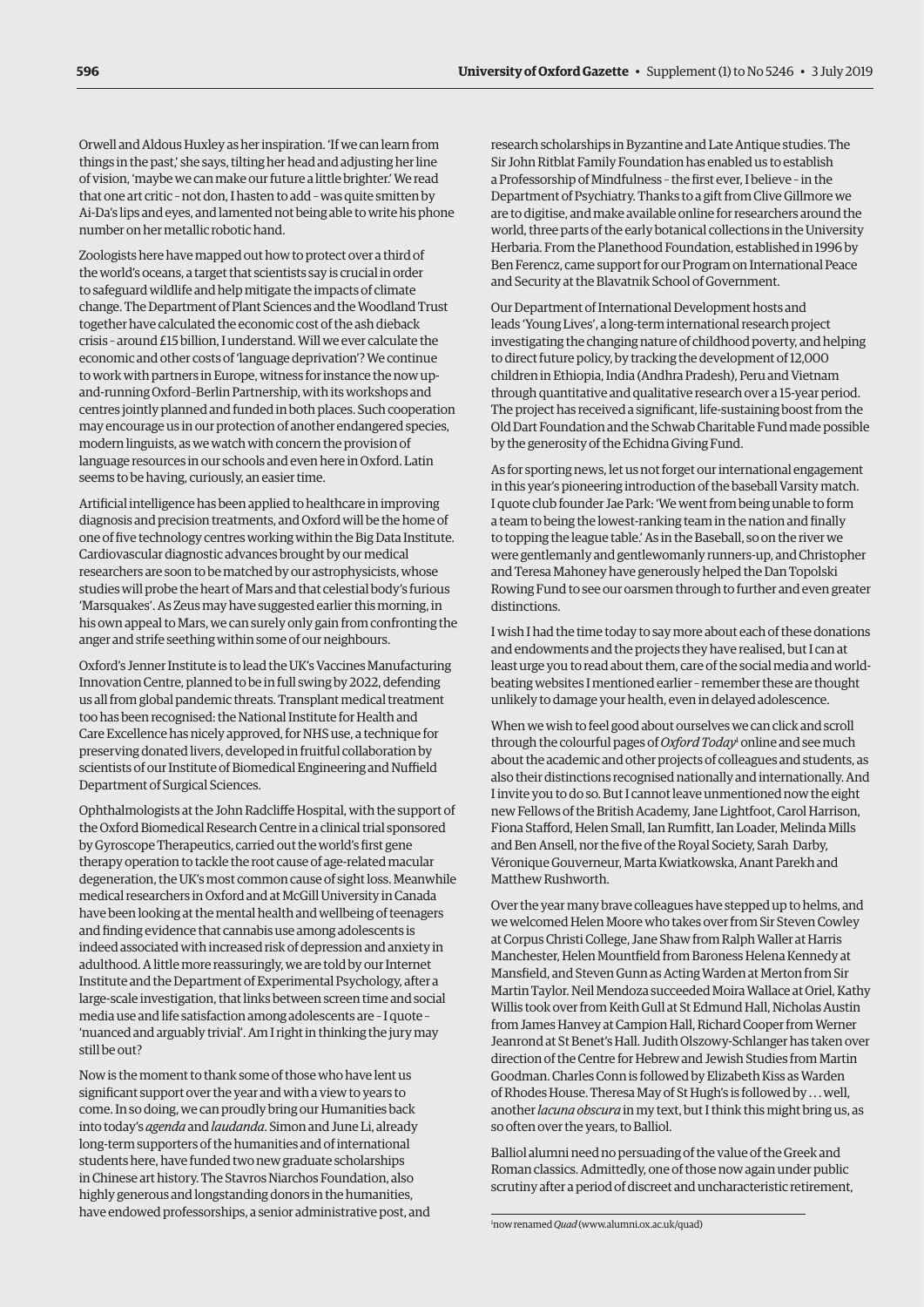has often claimed to feel more inspired by Homer than Virgil. Here – one of that galaxy of aspirants to high office alluded to already, those who are, as we were told last week, on a 'quest for authenticity' – here is an Odysseus, a man of many wiles, a skilled tactician with a pragmatic approach to truth and how to tell it, one who might tie himself to the mast of the ship of state, or ship of fools, to resist the fateful call of Siren voices, who though blown off course, or more euphemistically 'much-travelled', may eventually return home to his Penelope, one who can stand out brightly above his companions – no distractions for him, indeed he may recall his lotus-eating companions back to the ship, and back to reason. We pray for the best outcome, or in the words fresh in our minds from the chorus of this term's Agamemnon of Aeschylus, 'May the good prevail', and Oxford, be it through Magdalen or Balliol, emerge with credit. If we worry about what we have done to prepare our alumni for high office, then a former Master of the Balliol has an observation to comfort us a little, namely that 'even Socrates was very doubtful whether virtue could be taught.'

As every year on this occasion, we remember, with respect and affection, those valued colleagues who are no longer with us, among whom I now call to mind: Dame Helen Alexander, Geoffrey James Ellis, Ray Guillery and Anne Holmes of Hertford College, Margaret Haswell and Judith Mackenzie of St Hugh's, Kenneth Warren of Jesus College, Sir Maurice Shock of Lincoln, Jeremy Catto of Oriel, Ceri Peach and Roger Ainsworth of St Catherine's, Sir David Weatherall of Magdalen, George Cawkwell of University College, Peter Brown, Caryll Birkett and Sir John Rowlinson of Trinity, Antony Honoré and Sir Guenter Treitel of All Souls, and Walter Eltis of Exeter. *Lux perpetua luceat eis. Barukh dayan ha-emet*.

Death, said a predecessor of mine on such an occasion, must regrettably have the last word. But he might equally have said, with poet Virgil, that words might immortalise and keep that *lux perpetua* shining – his Latin words among others. More simply, though I think we'll not yet give this one to primary school children, let us remember *ars longa, vita brevis*. And however little credit we ourselves deserve, we may count our blessings and wistfully rejoice in the words of Oscar Wilde, for whom Oxford '…remains the most beautiful thing in England, and nowhere else are life and art so exquisitely blended, so perfectly made one. Indeed, in most other towns art has often to present herself in the form of a reaction against the sordid ugliness of ignoble lives, but at Oxford she comes to us as an exquisite flower born of the beauty of life and expressive of life's joy.' In the name of humanity and the humanities, let us invite Mr Schwarzman to be with us often here in our earthly paradise, fragile though we sometimes feel it to be – as a colleague of mine put it very recently, it is an open secret that we are not perfect. It is, though, a place where I have no doubt we can rival even the warmest of state visits to those we wish to welcome.

The Irish poet's countryman, our Vice-Chancellor, has said, 'Poetry has the power to enlighten, enrich and move us by making the ordinary extraordinary and reminding us what it means to be human.' We have been so reminded by our own Professor of Poetry on many occasions over these last few years. While warmly welcoming Alice Oswald as his successor, we now salute a laureate among poets; Simon, we congratulate both you and those who have conferred the laurel.

#### CREWIAN ORATION 2019

The Professor of Poetry delivered the Creweian Oration 'in commemoration of the Benefactors of the University according to the intention of the Right Honourable Nathaniel, Lord Crewe, Bishop of Durham'.

I'd like to endorse the remarks made by the Public Orator, though that would be somewhat disingenuous of me, because like many people in this hall, I suspect, I only understood a small fraction of them. A cheat-sheet has been supplied, but it felt rude to be reading the programme rather than enjoying and witnessing the actual occasion, like one of those annoying people at a film or concert with their eyes glued to their phone or their head buried in a nosebag of popcorn. In my last year as Oxford Professor of Poetry I've used the platform to make one or two practical suggestions regarding the way the University functions, and given that this is my final appearance in any formal capacity I feel emboldened to make one or two more. Officially I am allocated ten minutes for this second instalment of the Crewian Oration, but my real window of opportunity is the time it takes for someone to sprint down to Wellington Square, print out a copy of my P45 then gallop back and stick it in my hand. Not that I have anything especially controversial to say, but given that small window of opportunity I'll get on with it, and my first suggestion, at least until the evolutionary development of the Babelfish as Douglas Adams first envisaged it, would be some kind of simultaneous translation at Encaenia, perhaps in the style of the European Parliament. Cost shouldn't be a problem, since presumably at some point in the near future the UK market will be awash with cheap microphones and headsets brought back from Brussels by redundant MEP's looking for alternative means of income. Or if that idea sounds too much like the thin end of the technological wedge, a second suggestion would be a screen projection of the translated text with a little ball bouncing from one word to the next, which I'm sure would be appreciated by all of us not fortunate enough to be fluent in the tongue of Caesar. That said, I know Dr Katz to be a man of honour and dedication, a man who once rose at 7am in the morning to read to me down the telephone just so I could get a sense of the poetic metre in one of Horace's *Odes*. And if today he was only talking directly to a handful of people in the language that he loves and excels at, then I sympathise. Over the course of about 15 years and for the purpose of translating medieval poetry I have been learning Middle English, and although this linguistic acquisition has gone very well, it's frustrating that most of the people I can now communicate with have been dead for about 600 years. Medieval poetry being something of an academic pursuit I was going to add that the opportunities for practising conversational Middle English are particularly limited in my hometown of Huddersfield, although it was seeing and recognising 'dialect words' in the original *Sir Gawain and the Green Knight* manuscript that made my ears prick up in the first place. These were words like 'bairn' for child, 'layke' for play, 'thole' for suffer, 'threpe' for battle or beat, 'carp' for speak, and 'samen' for bring together or tidy, words that are the subject of great scholarly relish, though considered to be the vocabulary of the uneducated when used in everyday conversation, as they still are sometimes in my neck of the woods. Just on that point, I'd like to applaud the University for its current and forthcoming attempts at reconfiguring its admissions process. Over these past four years I've met many people at Oxford who are determined to change the social profile of the undergraduate body into something that more closely resembles the social profile of the country we live in, and I've come to understand and sympathise with the difficulties associated with that issue, especially in terms of systemic problems at earlier moments in a student's educational pathway. That said, when I was